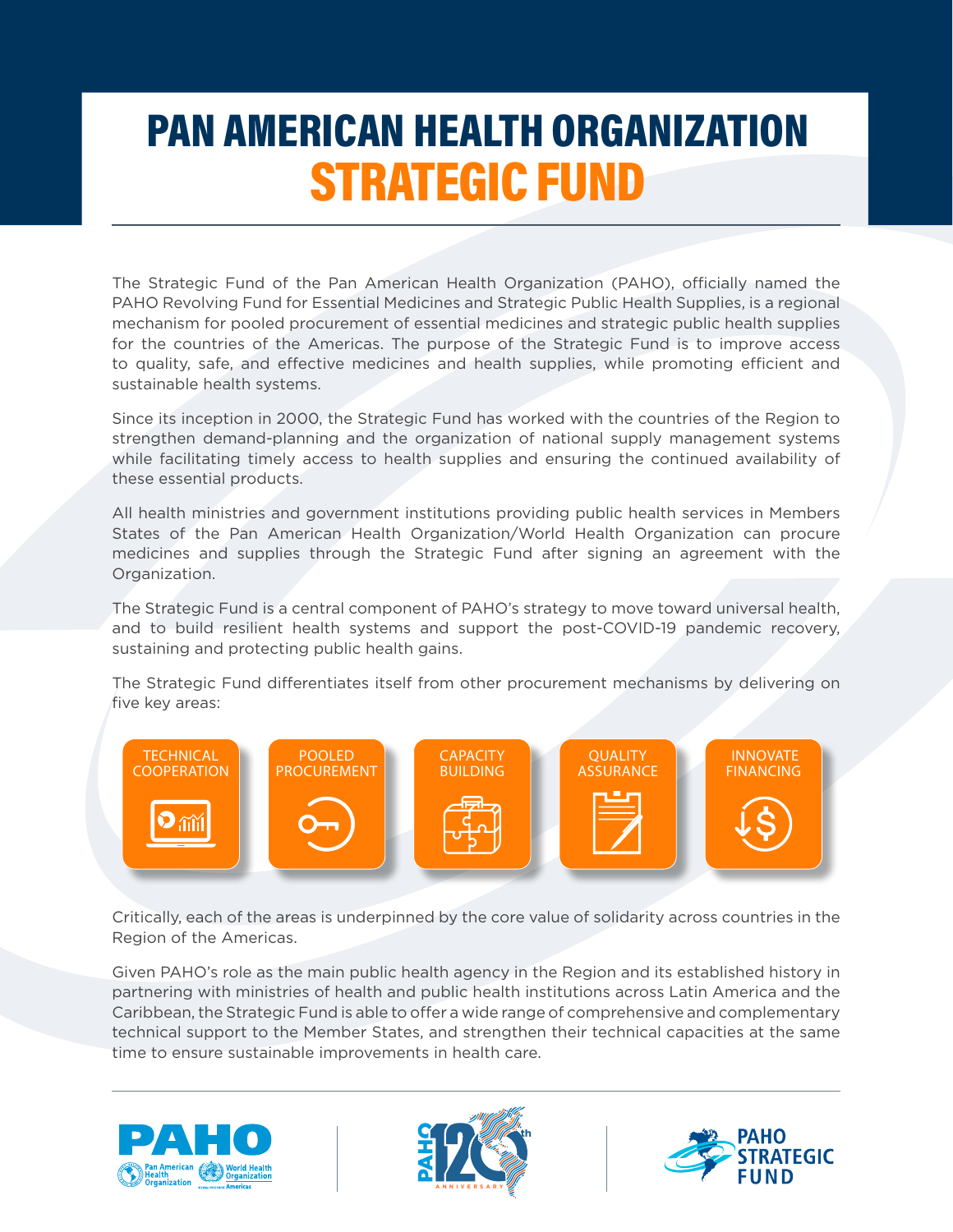# STRATEGIC FUND Overview (2018 — 2021)



**PRIORITY:** 38 **million** is people supported by COVID-19-relation (SSUES: 138 million) ISSUES

people supported by **COVID-19-related**<br>products, including critical care

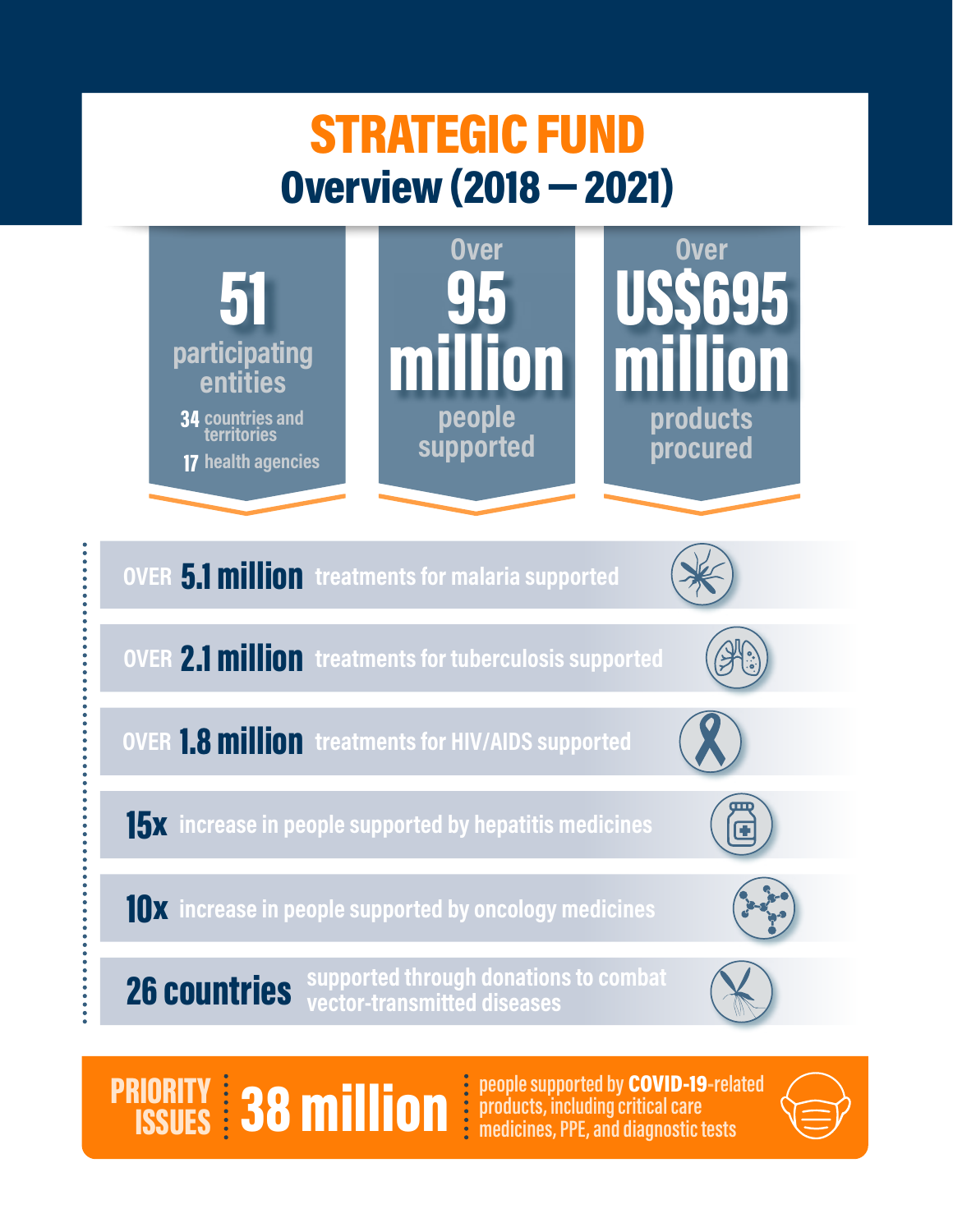## STRATEGIC FUND COVID-19 Pandemic Response

The Strategic Fund has managed to mitigate COVID-19-related supply chain disruption for essential medicines required by priority programs (including HIV, tuberculosis, and malaria) and major stockouts while continuing its existing work to improve demand-forecasting, support quality assurance in primary health care, and ensure affordability of medicines to maintain health services. As at 31 December 2021, the Strategic Fund had procured over **US\$ 318 million**  in medicines and public health supplies on behalf of 30 participating entities, constituting a fourfold increase in the utilization of the Fund compared to the same period in 2019. In addition, the Strategic Fund has facilitated innovative financing options, including donations, horizontal collaboration, and credit lines to procure timely medicines and health supplies.

• Key supplies provided through the Strategic Fund include personal protective equipment, in vitro diagnostics, and in particular, polymerase chain reaction tests and antigen rapid diagnostic tests, biomedical equipment, and medicines for critical care of COVID-19 patients.



and transition to WHO-recommended treatment protocols to improve the accessibility, availability, and affordability of quality-assured medicines and health supplies.